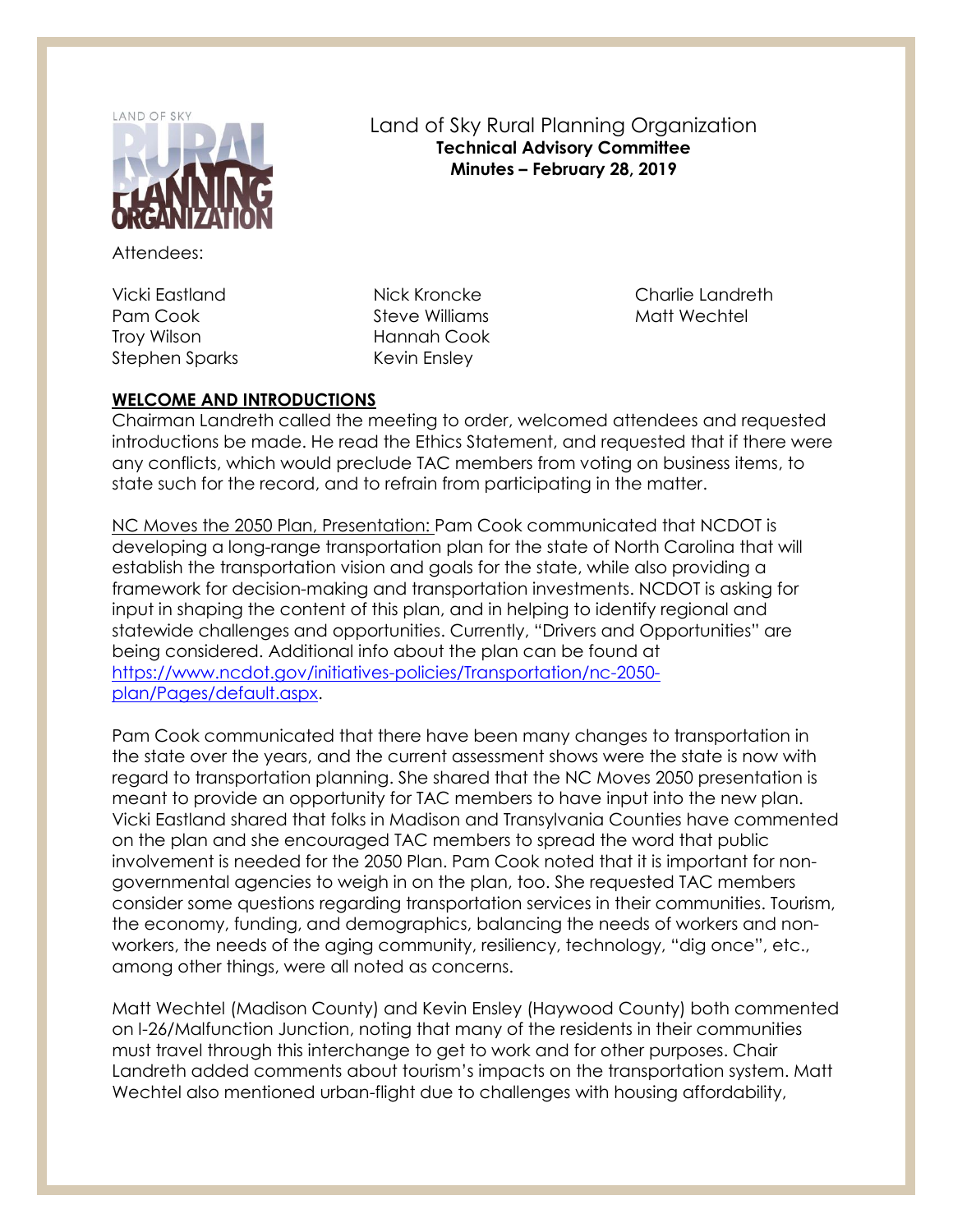congestion, high taxes, etc., and its impact on the more rural areas in the LOSRPO region. Pam Cook shared that these are important impacts, which could help inform the 2050 Plan.

Brownie Newman brought up autonomous vehicles and wondered about the potential impact those could have on the transportation system.

Mike Hawkins (Transylvania County) submitted a concern prior to the meeting about autonomous vehicles' impact on congestion since those could put more people on the roads. Matt Wechtel shared that the average age of vehicles in the service area of his job is around 10 years old. He commented that autonomous vehicles could be slower hitting the roadways as people replace their old, conventional vehicles. Broadband was also mentioned as a major issue in the western part of the state.

## *Provide feedback to NCDOT.*

*Matt Wechtel moved to approve the agenda with a modification for Nick Kroncke to present the Title VI information. Brownie Newman seconded and the motion carried without further discussion.*

## **APPROVAL OF TAC MINUTES**

*Matt Wechtel moved to approve the minutes from the October 18, 2018 LOSRPO TAC meeting. Brownie Newman seconded and the motion carried without further discussion.*

# **PUBLIC COMMENTS**

No public comments were received.

## **BUSINESS**

LOSRPO Title VI Plan: Nick Kroncke shared about the LOSRPO Title VI Plan. He communicated that Title VI is the federal law that protects individuals and groups from discrimination on the basis of race, color, and national origin in all programs, services, and activities of a Federal-aid recipient. Other related laws have expanded the Program to protect against discrimination based on age, sex, Limited English Proficiency (LEP), income level, and disability; and creed/religion, where applicable. The intent of the Program is to remove barriers and conditions that prevent minority, low income LEP, and other disadvantaged persons from accessing, participating in, and benefiting from programs and activities of Federal aid recipients. NCDOT is a recipient of Federal financial assistance from the US Department of Transportation. As a recipient of these funds, NCDOT must comply with Title VI of the Civil Rights Act of 1964 and other nondiscrimination authorities. NCDOT is required to have a comprehensive Title VI Nondiscrimination Program to prevent and eliminate discrimination in programs and activities administered by NCDOT. From agenda for transit system, etc. Nick Kroncke shared that notification was received that the draft Title VI plan is acceptable and that is requested to be adopted today.

## *Brownie Newman moved to adopt the Title VI Plan. Matt Wechtel seconded and the motion carried without further discussion.*